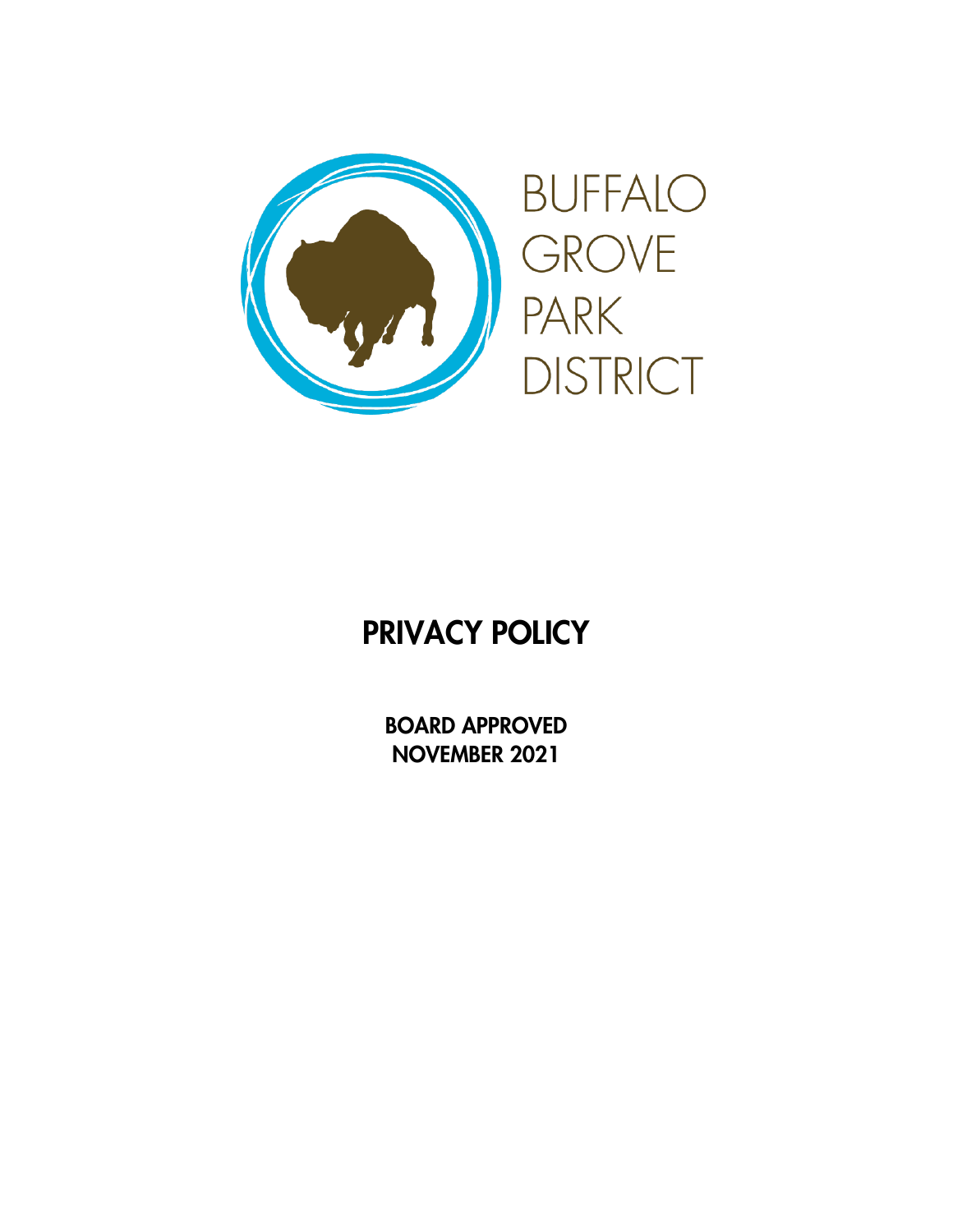## Privacy Policy

Last updated: November 17, 2021

This Privacy Policy describes the Buffalo Grove Park District's ("District") policies and procedures on the collection, use, and disclosure of your information when you use the District's website.

## Collecting and Using Your Personal Data

#### Personal Data

Please take note that your user name, e-mail address, or other submissions that you make on this site may contain your real name or other personally identifiable information and, as a result, may appear on this site. Like many websites, the District may also automatically receive general information that is contained in our server log files such as your IP address and cookie information.

#### **Cookies**

The District uses Cookies and similar tracking technologies to track activity on the District's service and stores certain information. Tracking technologies used are beacons, tags, and scripts to collect and track information and to improve and analyze the District's service.

#### Use of Your Personal Data

The District may use Personal Data for the following purposes:

- To provide and maintain the District's service, including monitoring the usage of this service.
- To manage your account: to manage your registration as a user of the service. The Personal Data you provide can give you access to different functionalities of the service that are available to you as a registered user.
- For the performance of a contract: the development, compliance, and undertaking of the purchase contract for the products, items, or services you have purchased or of any other contract with the District.
- To contact you: To contact you by email, telephone calls, SMS, or other equivalent forms of electronic communication, such as a mobile application's push notifications regarding updates or informative communications related to the functionalities, products, or contracted services, including security updates, when necessary or reasonable for their implementation.
- To provide you with news, special offers, and general information about other goods, services, and events which the District offers that are similar to those that you have already purchased or inquired about unless you have opted not to receive such information.
- To manage your requests: To attend and manage your requests to the District.
- For business transfers: The District may use your information to evaluate or conduct a merger, divestiture, restructuring, reorganization, dissolution, or other sale or transfer of some or all of District assets, whether as a going concern or as part of bankruptcy, liquidation, or similar